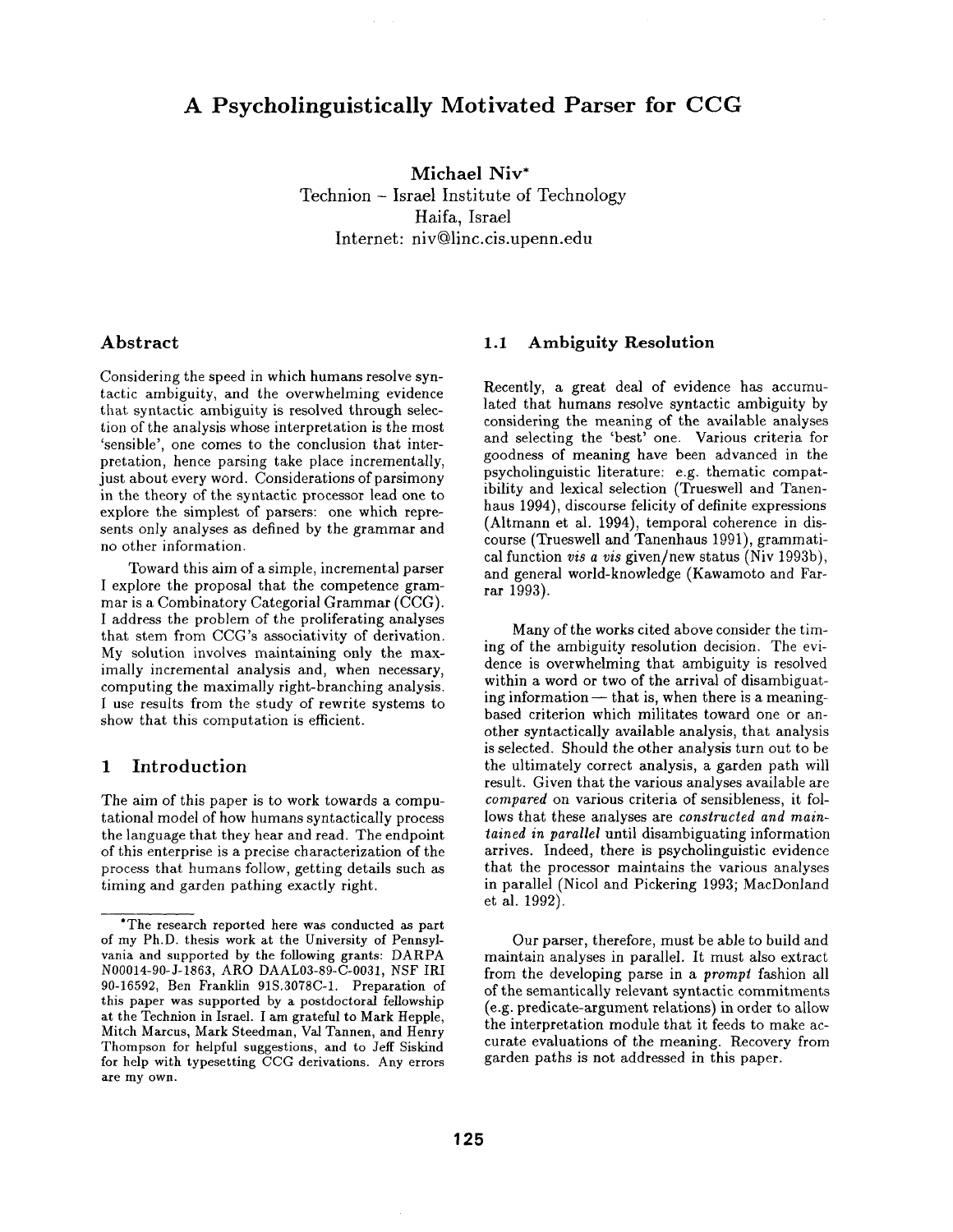#### **1.2 Parser and Grammar**

Let us adopt the widely held position that humans posses a representation of grammatical competence which is independent of any process (e.g. production, perception, acquisition) that uses it. Steedman (1994) argues that if two theories of the grammar and processor package have identical empirical coverage, but one has a more complex parser, then the other is preferred. This preference is not just on philosophical grounds of cleanliness of one's theories, but stems from consideration of the evolution of the human linguistic capacity: A theory whose grammar requires a complex parser in order to be of any use would entail a more complex or less likely evolutionary path which the parser and grammar took together than would a theory whose grammar requires little specialized apparatus by way of a parser, and could thus have evolved gradually.

So what is the simplest parser one can construct? In other words, what is the minimal addition of computational apparatus to the competence grammar necessary to make it parse? From the argument in section 1.1, this addition must include a mechanism for maintaining analyses in parallel. Minimally, nothing else is necessary  $-$  the data structure which resides in each parallel slot in the parser is a direct representation of an analysis as defined by the competence machinery.

Suppose the grammatical competence is one that always divides an English clause into a subject and a predicate (VP henceforth). Suppose also that the primary operations of the grammar are putting constituents together. Could the minimal parser for such a grammar account for the minimal pair in (1)?

(1) a. The doctor sent for the patient arrived. b. The flowers sent for the patient arrived.

(1)a is a garden path. In (1)b the garden path is avoided because flowers are not good senders. The difference between (1)a and b indicates that well before the word 'arrived' is encountered, the processor has already resolved the ambiguity introduced by the word 'sent'. That is, in the main-verb analysis of 'sent', the interpreter is aware of the relation between the subject the verb *before* the end of the VP. But the minimal parser cannot put the subject together with 'sent' or 'sent for the' because the latter are not a complete VP!

There are two possible solutions to this problem, each relaxes one of the two suppositions above: Steedman (1994) argues for a grammatical theory (CCG) which does not always make the subjectpredicate juncture the primary division point of a clause. Shieber and Johnson (1993) on the other hand, argue that there is no need to assume that a constituent has to be complete before it is combined with its sister(s). At this time, neither approach is sufficiently developed to be evaluable (e.g. they both lack broad coverage grammar) so either one is viable. In this paper, I develop the first.

## 2 Preliminaries

 $CCG$  is a lexicalized grammar formalism  $-$  a lexicon assigns each word to one or more grammatical categories. Adjacent constituents can combine by one of a small number of combinatory rules. The universe of grammatical categories contains a collection of basic categories (e.g. atomic symbols such as n, np, s, etc. or Prolog terms such  $np(3, sg)$  and is closed under the category-forming connectives / and  $\mathcal{N}$ . Intuitively a constituent of category  $X/Y$ (resp.  $X\Y$ ) is something of category X which is missing something of category Y to its right (resp. left). The combinatory rules are listed<sup>1</sup> in table 1. They formalize this intuition. A combinatory rule may be qualified with a predicate over the variables  $X, Y, \text{ and } Z_1 \ldots Z_n$ .

*A derivation* is a binary tree whose leaves are each a single-word constituent, and whose internal nodes are each a constituent which is derived from its children by an application of one of the combinatory rules. A string  $w$  is grammatical just in case there exists a derivation whose frontier is  $w$ . I equivocate between a derivation and the constituent at its root. An *analysis* of a string w is a sequence of derivations such that the concatenation of their frontiers is w.

# 3 The Simplest Parser

Let us consider the simplest conceivable parser. Its specification is "find all analyses of the string so far." It has a collection of slots for maintaining one analysis each, in parallel. Each slot maintains an analysis of the string seen so far  $-$  a sequence of one or more derivations. The parser has two operations, as shown in figure 1.

This parser succeeds in constructing the incremental analysis (2) necessary for solving the problem in  $(1)$ .

<sup>&</sup>lt;sup>1</sup>Two common combinatory rules, type-raising and substitution are not listed here. The substitution rule (Steedman 1987) is orthogonal to the present discussion and can be added without modification. The rule for type-raising (see e.g. Dowty 1988) can cause difficulties for the parsing scheme advocated here (Hepple 1987) and is therefore assumed to apply in the lexicon. So a proper name, for example, would be have two categories: np and  $s/(s\$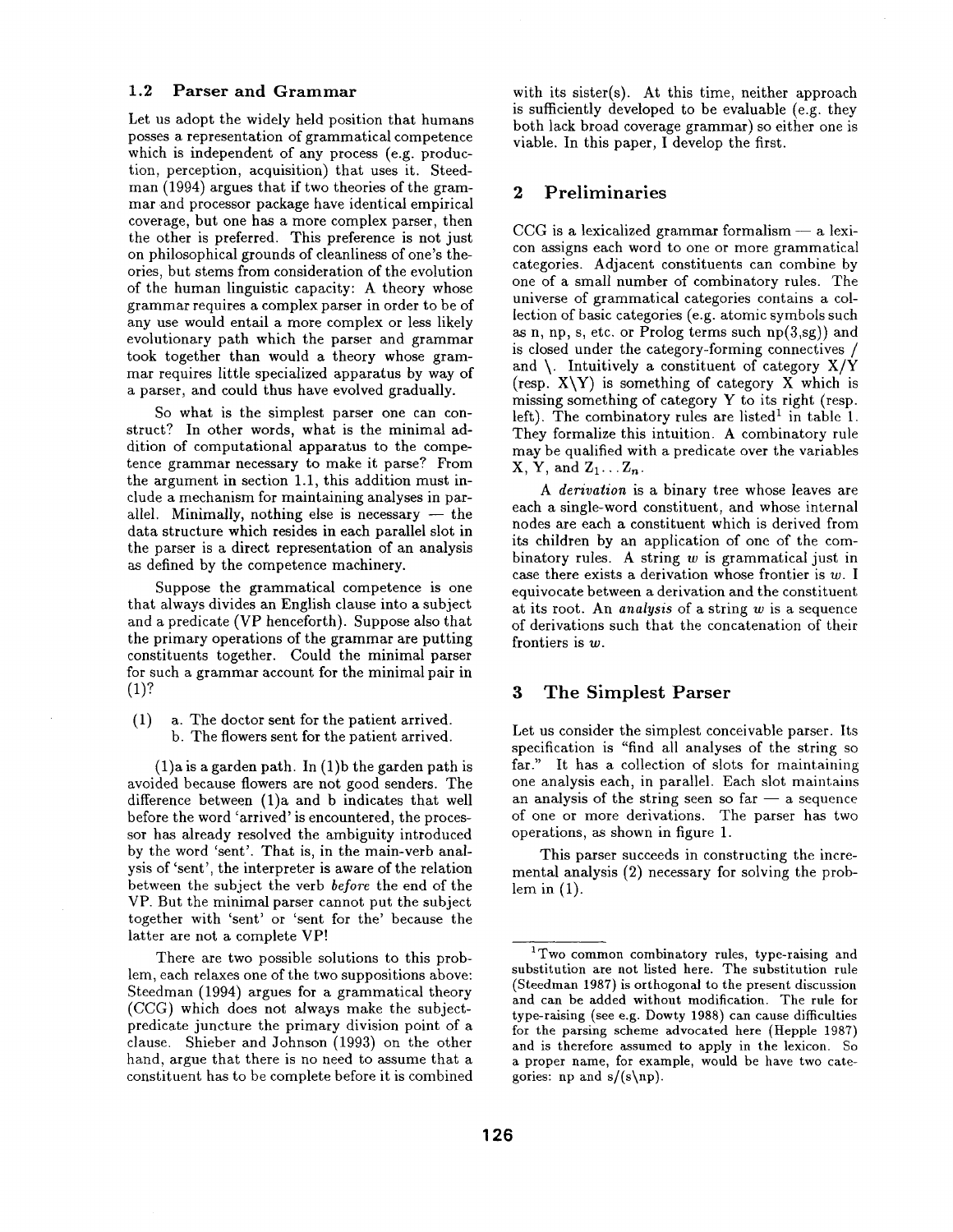| Forward Combination |                                                                                                                                                                                                 |  |                                           | <b>Backward Combination</b><br>rule name |                      |                           | rule name |                                                |             |
|---------------------|-------------------------------------------------------------------------------------------------------------------------------------------------------------------------------------------------|--|-------------------------------------------|------------------------------------------|----------------------|---------------------------|-----------|------------------------------------------------|-------------|
|                     |                                                                                                                                                                                                 |  |                                           | >0                                       |                      | $X\YY$                    |           |                                                | -10         |
| X/Y                 | YZ                                                                                                                                                                                              |  | X Z                                       | >1                                       | Y Z                  | $X\Y \longrightarrow X Z$ |           |                                                | <1          |
|                     | $X/Y$ $Y \overline{Z}_1 Z_2$                                                                                                                                                                    |  | $\longrightarrow$ $X[\overline{Z}_1 Z_2]$ |                                          | $>2$ $\sqrt{Z_1}Z_2$ |                           |           | $X \ Y \longrightarrow X \overline{Z}_1   Z_2$ | $\langle 2$ |
|                     | $\vert X/Y-Y\vert Z_1\ldots\vert Z_n \longrightarrow X\vert Z_1\ldots\vert Z_n\rightarrow n \vert Y\vert Z_1\ldots\vert Z_n\quad X\setminus Y \longrightarrow X\vert Z_1\ldots\vert Z_n\quad n$ |  |                                           |                                          |                      |                           |           |                                                |             |
|                     |                                                                                                                                                                                                 |  |                                           |                                          |                      |                           |           |                                                |             |

 $|Z \times Z$  stands for either  $|Z \times Z$ . Underlined regions in a rule must match.

Table 1: The combinatory rules

#### **• scan**

get the next word from the input stream for each analysis  $a$  in the parser's memory empty the slot containing a for each lexical entry e of the word make a copy  $a'$  of  $a$ add the leaf derivation  $e$  to the right of  $a'$ add  $a'$  as a new analysis

#### • combine

for each analysis a in the parser's memory if a contains more than one constituent and some rule can combine the rightmost two constituents in a then make a copy  $a'$  of a replace the two constituents of  $a'$  by

their combination add  $a'$  as a new analysis

Figure 1: Parser operations

(2) 
$$
\frac{\frac{\text{the}}{\text{s/(s(np)/n}} \cdot \frac{\text{flows}}{\text{n}})}{\frac{\text{s/(s(np)}}{\text{s/p}}} > 0
$$

But this parser is just an unconstrained shiftreduce parser that simulates non-determinism via parallelism. It suffers from a standard problem of simple bottom-up parsers: it can only know when a certain substring has a derivation, but in case a substring does not have a derivation, the parser cannot yet know whether or not a larger string containing the substring will have a derivation. This means that when faced with a string such as

(3) The insults the new students shouted at the teacher were appalling.

the parser will note the noun-verb ambiguity of 'insults', but will be unable to use the information that 'insults' is preceded by a determiner to rule out the verb analysis in a timely fashion. It would only notice the difficulty with the verb analysis after it had come to the end of the string and failed to find a derivation for it. This delay in ruling out doomed analyses means that the parser and the interpreter are burdened with a quickly proliferating collection of irrelevant analyses.

Standard solution to this problem (e.g. Earley's 1970 parser; LR parsing, Aho and Johnson 1974) consider global properties of the competence grammar to infer that no grammatical string will begin with a determiner followed by a verb. These solutions exact a cost in complicating the design of the parser: new data structures such as dotted rules or an LR table must be added to the parser. The parser is no longer a generic search algorithm for the competence grammar. Given the flexibility of CCG derivations, one may consider imposing a very simple constraint on the parser: every prefix of a grammatical string must have a derivation. But such a move it too heavy-handed. Indeed CCG often gives left-branching derivations, but it is not purely left-branching. For example, the derivation of a WH-dependency requires leaving the WHfiller constituent uncombined until the entire gapcontaining constituent is completed, as in (4).

| whose               | $_{\rm cat}$ | did | Fred                       | find      |  |  |  |
|---------------------|--------------|-----|----------------------------|-----------|--|--|--|
| q/(s/np)/n          |              | s/s | $\sqrt{\frac{s}{\ln p}}$ s | $s\np/np$ |  |  |  |
| $s/(s\$<br>q/(s/np) |              |     |                            |           |  |  |  |
|                     |              |     | $s$ /np                    |           |  |  |  |
|                     |              |     |                            |           |  |  |  |

#### 4 The Viable Analysis Criterion

Given the desideratum to minimize the complexity of the biologically specified parser, I propose that the human parser is indeed as simple as the scancombine algorithm presented above, and that the ability to rule out analyses such as determiner+verb is not innate, but is an acquired skill. This 'skill' is implemented as a criterion which an analysis must meet in order to survive. An infant starts out with this criterion completely permissive. Consequently it cannot process any utterances longer than a few words without requiring excessively many parser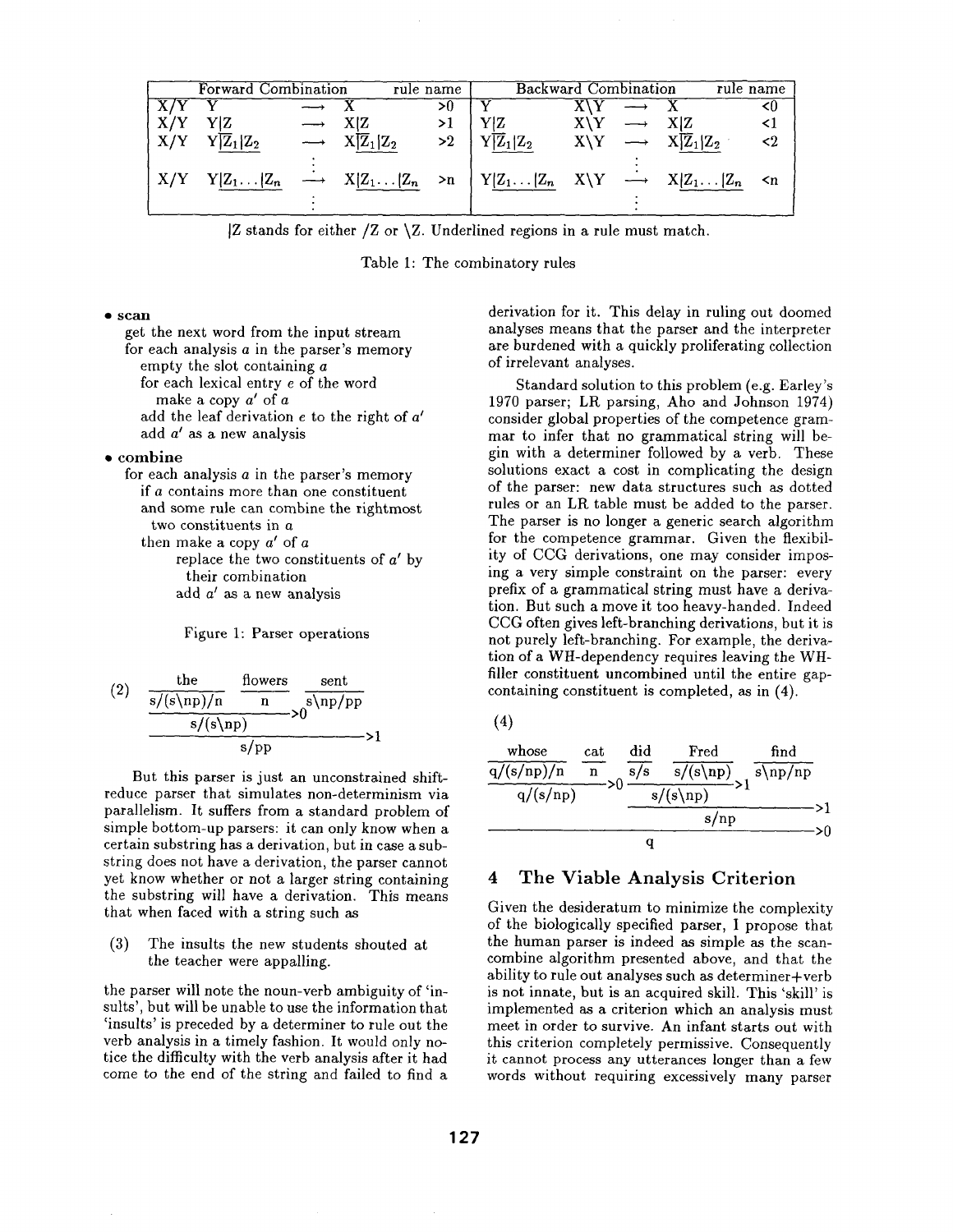slots. But as the infant observes the various analyses in the parser memory and tracks their respective outcomes, it notices that certain sequences of categories *never* lead to a grammatical overall analysis. After observing an analysis failing a certain number of times and never succeeding, the child concludes that it is not a viable analysis and learns to discard it. The more spurious analyses are discarded, the better able the child is to cope with longer strings.

The collection of analyses that are maintained by the parser is therefore filtered by two independent processes: The Viable Analysis Criterion is a purely syntactic filter which rules out analyses independently of ambiguity. The interpreter considers the semantic information of the remaining analyses in parallel and occasionally deems certain analyses more sensible than their competitors, and discards the latter.

Given that English sentences rarely require more than two or three CCG constituents at any point in their parse, and given the limited range of categories that arise in English, the problem of learning the viable analysis criterion from data promises to be comparable to other n-gram learning tasks. The empirical validation of this proposal awaits the availability of a broad coverage CCG for English, and other languages. 2

### 5 CCG and flexible derivation

#### 5.1 The Problem

CCG's distinguishing characteristic is its derivational flexibility  $-$  the fact that one string is potentially assigned many truth-conditionally equivalent analyses. This feature is crucial to the present approach of incremental parsing (as well as for a range of grammatical phenomena, see e.g. Steedman 1987, 1994; Dowty 1988). But the additional ambiguity, sometimes referred to as 'spurious', is also a source of difficulty for parsing. For example, the truth-conditionally unambiguous string 'John was thinking that Bill had left' has CCG derivations corresponding to each of the 132 different binary trees possible for seven leaves. The fact that this sentence makes no unusual demands on humans makes it clear that its exponentially prolifcrating ambiguous analyses are pruned somehow. The interpreter, which can resolve many kinds of ambiguity, cannot be used to for this task: it has no visible basis for determining, for example, that the single-constituent analysis 'John was thinking'

somehow makes more sense (in CCG) than the twoconstituent analysis 'John'+'was thinking'.

Note that the maximally left-branching derivation is the one which most promptly identifies syntactic relations, and is thus the preferred derivation. It is possible to extend the viable analysis criterion to encompass this consideration of efficiency as well. The infant learns that it is usually most efficient to combine whenever possible, and to discard an analysis in which a combination is possible, but not taken.<sup>3</sup>.

While this left-branching criterion eliminates the inefficiency due to flexibility of derivation, it gives rise to difficulties with (5).

(5) 
$$
\frac{\text{John}}{\text{s/vp}} \frac{\text{loves}}{\text{vp/np}} \frac{\text{Mary}}{\text{np}} \frac{\text{mady}}{\text{vp/vp}}
$$

In (5), it is precisely the *non-left-branching*  derivation of 'John loves Mary' which is necessary in order to make the VP constituent available for combination with the adverb. (See Pareschi and Steedman 1987.)

#### 5.2 Previous **Approaches**

Following up on the work of Lambek (1958) who proposed that the process of deriving the grammaticality of a string of categories be viewed as a proof, there have been quite a few proposals put forth for computing only normal forms of derivations or proofs (König 1989; Hepple and Morrill 1989; Hepple 1991; *inter alia).* The basic idea with all of these works is to define 'normal forms'  $-$  distinguished members of each equivalence class of derivations, and to require the parser to search this smaller space of possible derivations. But none of the proposed methods result in parsing systems which proceed incrementally through the string. 4

Karttunen (1989) and others have proposed chart-based parsers which directly address the derivational ambiguity problem. For the present purpose, the principal feature of chart parsing  $$ the factoring out of constituents from analyses  $$ turns out to create an encumberance: The interpreter cannot compare constituents, or arcs, for the purposes of ambiguity resolution. It must compare analyses of the entire prefix so far, which are awkward to compute from the developing chart.

<sup>&</sup>lt;sup>2</sup>In addition to the category-ambiguity problem in (3), the viable analysis criterion solves other problems, analogous to shift-reduce ambiguities, which are omitted here for reasons of space. The interested reader is referred to Niv (1993a) for a comprehensive discussion and an implementation of the parser proposed here.

<sup>3</sup> Discussion of the consequences of this move on the processing of picture noun extractions and ambiguityrelated filled-gap effects is omitted for lack of space. See Niv (1993a).

<sup>&</sup>lt;sup>4</sup>In the case of Hepple's (1991) proposal, a leftbranching normal form is indeed computed. But its computation must be delayed for some words, so it does not provide the interpreter with timely information about the incoming string.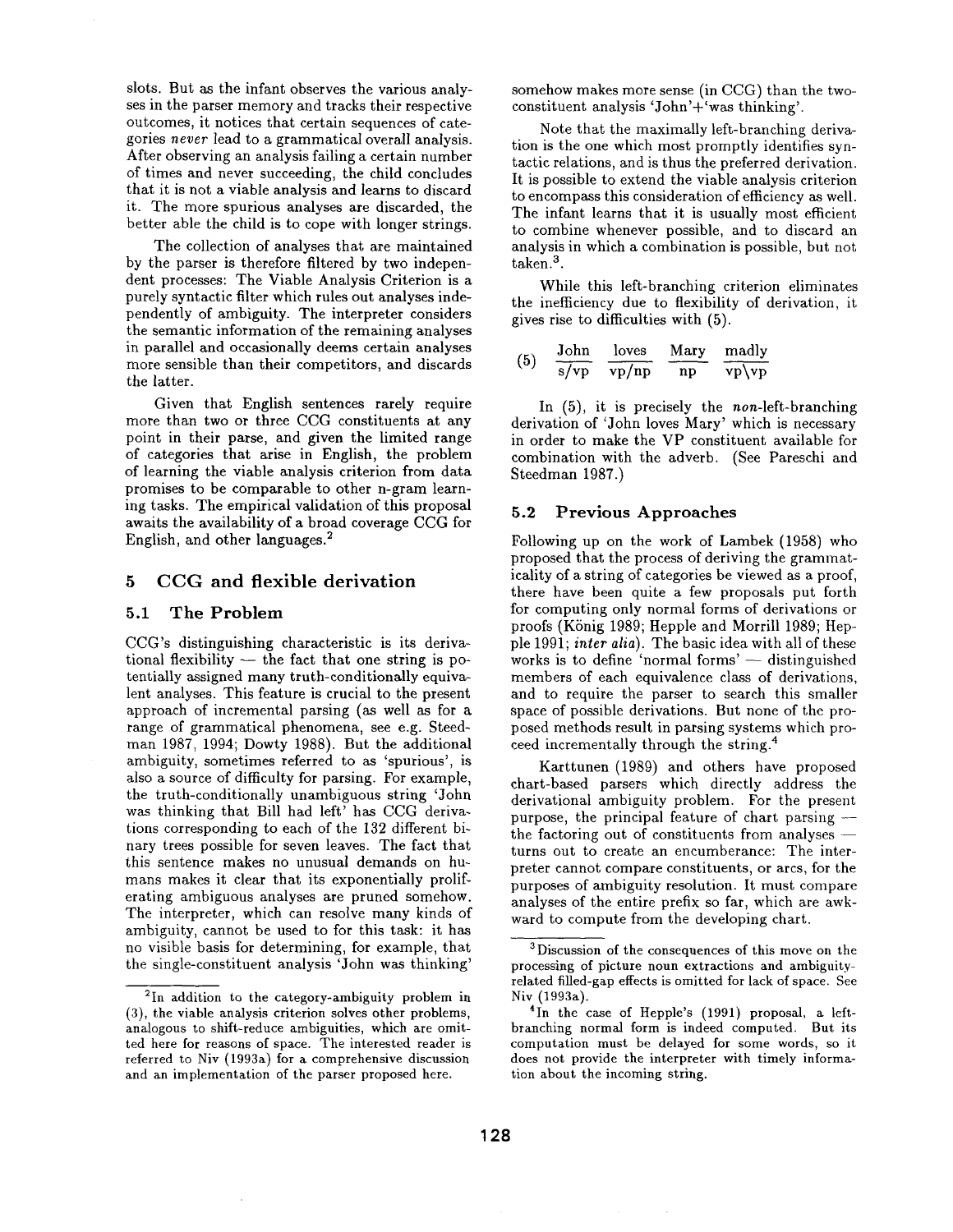Pareschi and Steedman (1987) propose the following strategy: (which can be taken out of the chart-parsing context of their paper) construct only maximally left-branching derivations, but allow a limited form of backtracking when a locally non-left-branching derivation turns out to have been necessary. For example, when parsing (5), Pareschi and Steedman's algorithm constructs the left branching analysis for 'John loves Mary'. When it encounters 'madly', it applies >0 in reverse to *solve* for the hidden VP constituent 'loves Mary' by *subtracting* the s/vp category 'John' from the s category 'John loves Mary':



The idea with this 'revealing' operation is to exploit the fact that the rules  $>n$  and  $\leq n$ , when viewed as three-place relations, are functional in all three arguments. That is, knowledge any two of {left constituent, right constituent, result), uniquely determines the third. There are many problems with the completeness and soundness Pareschi and Steedman's proposal (Hepple 1987; Niv 1993a). For example, in  $(7)$ , the category b\c cannot be revealed after it had participated in two combinations of mixed direction: <0 and >0.

(7) 
$$
a/b
$$
  $\underbrace{c \quad d \setminus c}_{d} < 0$   
\n $\underbrace{c \quad d \setminus c}_{b} < 0$   
\n $\underbrace{0}_{\text{stuck}}$ 

## 6 A Proposal

Pareschi and Steedman's idea of lazy parsing is very attractive in the present setting. I propose to replace their unification-based revealing operation with a normal-form based manipulation of the derivation history. The idea is to construct and maintain the maximally incremental, left-branching derivations. (see section 4.) When a constituent such as the  $VP$  'loves Mary' in  $(5)$  may be necessary, e.g. whenever the right-most constituent in an analysis is of the form  $X\Y$ , the next-to-rightmost derivation is rewritten to its equivalent rightbranching derivation by repeated application the local transformations  $\longrightarrow$  defined in (8) and (9). The right frontier of the rewritten derivation now provides all the grammatically possible attachment sites.

$$
(8)
$$

$$
\frac{W/X \quad X \mid Y_1 \cdots \mid Y_{m-1}/Y_m \quad Y_m \mid Z_1 \cdots \mid Z_n}{W \mid Y_1 \cdots \mid Y_{m-1}/Y_m} > m} \rightarrow n
$$

$$
\frac{W/X \quad X \mid Y_1 \cdots \mid Y_{m-1}/Y_m \quad Y_m \mid Z_1 \cdots \mid Z_n}{X \mid Y_1 \cdots \mid Y_{m-1} \mid Z_1 \cdots \mid Z_n} > n
$$
  
W \mid Y\_1 \cdots \mid Y\_{m-1} \mid Z\_1 \cdots \mid Z\_n \qquad \qquad > m+n-1

$$
^{(9)}
$$

$$
\frac{Y_m |Z_1 \cdots |Z_n \times |Y_1 \cdots |Y_{m-1} \setminus Y_m \times W \setminus X}{X |Y_1 \cdots |Y_{m-1} |Z_1 \cdots |Z_n} \leq n}{W |Y_1 \cdots |Y_{m-1} |Z_1 \cdots |Z_n} \leq m+n-1
$$

 $\longrightarrow$ 

$$
Y_m |Z_1 \cdots |Z_n \t X |Y_1 \cdots |Y_{m-1} \setminus Y_m \t W \setminus X
$$
  
 
$$
\frac{W |Y_1 \cdots |Y_{m-1}| \setminus Y_m}{W |Y_1 \cdots |Y_{m-1}| Z_1 \cdots |Z_n} \leq n
$$

Results from the study of rewrite systems (see Klop (1992) for an overview) help determine the computational complexity of this operation:

#### **6.1 A Rewrite System for Derivations**

If x is a node in a binary tree let  $\lambda(x)$  (resp.  $\rho(x)$ ) refer to its left (right) child.

Any subtree of a derivation which matches the left-hand-side of either (8) or (9) is called a *redez.*  The result of replacing a redex by the corresponding right-hand-side of a rule is called the *eontractum. A*  derivation is in *normal form (NF)* if it contains no redexes. In the following I use the symbol  $\longrightarrow$  to also stand for the relation over pairs of derivations such that the second is derived from the first by one application of  $\longrightarrow$ . Let  $\longleftarrow$  be the converse of  $\longrightarrow$ . Let  $\longleftrightarrow$  be  $\longrightarrow$  U  $\longleftarrow$ . Let  $\longrightarrow$  be the reflexive transitive closure of  $\longrightarrow$  and similarly, the reflexive transitive closure of  $\leftarrow$ , and  $\leftarrow$  the reflexive transitive closure of  $\longleftrightarrow$ . Note that  $\longleftarrow$ is an equivalence relation.

A rewrite system is *strongly normalizing* (SN) iff every sequence of applications of  $\rightarrow$  is finite.

#### Theorem 1  $\longrightarrow$  is SN<sup>5</sup>

**proof** Every derivation with  $n$  internal nodes is assigned a positive integer score. An application of  $\rightarrow$  is guaranteed to yield a derivation with a lower

<sup>5</sup>Hepple and Morrill (1989) Proved SN for a slight variant of  $\longrightarrow$ . The present proof provides a tighter score function, see lemma 1 below.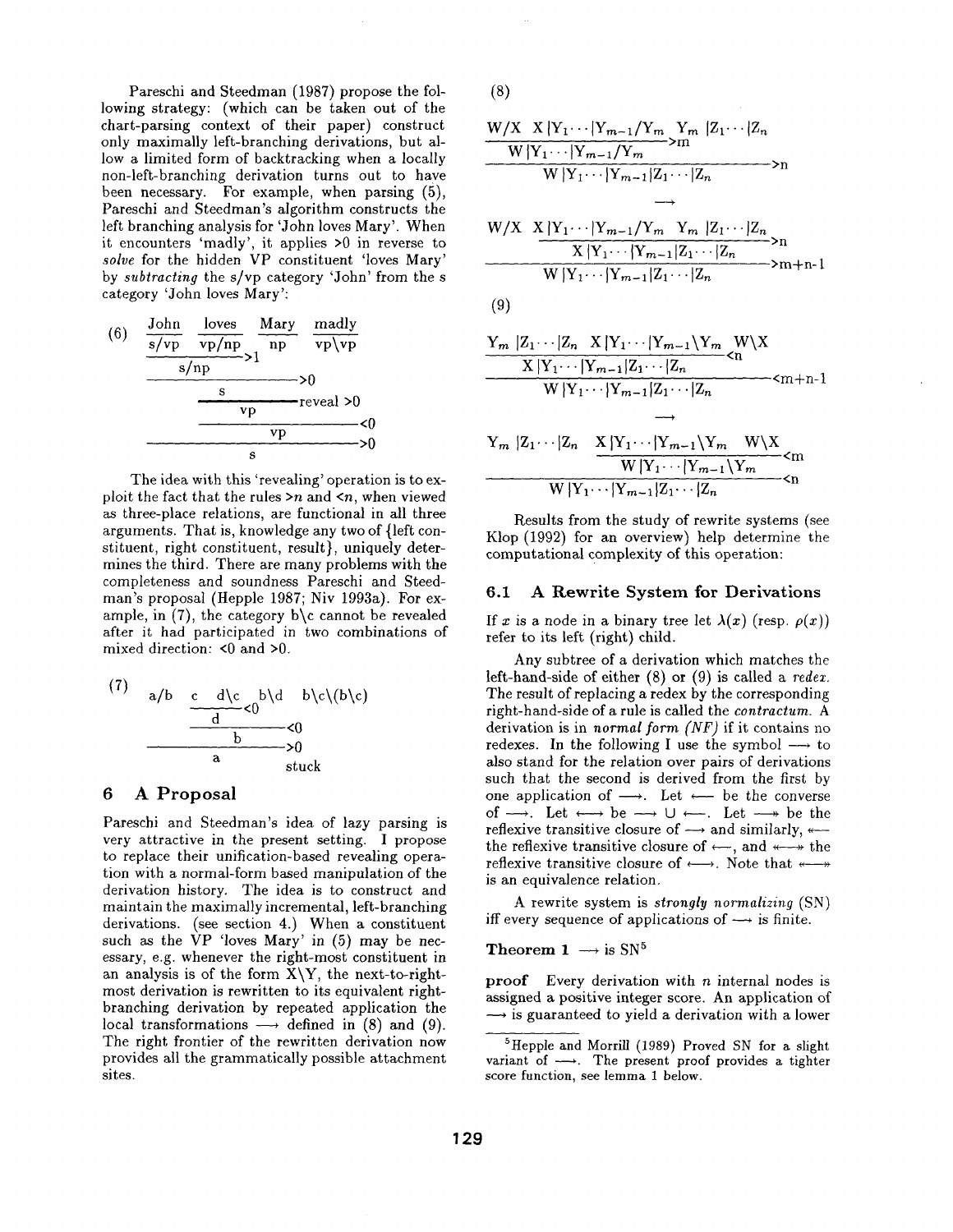

Figure 2: Schema for one redex in DRS

score. This is done by defining functions  $\#$  and  $\sigma$ for each node of the derivation as follows:

$$
\#(x) = \begin{cases} 0 \text{ if } x \text{ is a leaf node} \\ 1 + \#(\lambda(x)) + \#(\rho(x)) \quad \text{otherwise} \end{cases}
$$

$$
\sigma(x) = \begin{cases} 0 \text{ if } x \text{ is a leaf node} \\ \sigma(\lambda(x)) + \sigma(\rho(x)) + \#(\lambda(x)) \quad \text{otherwise} \end{cases}
$$

Each application of  $\rightarrow$  decreases  $\sigma$ , the score of the derivation. This follows from the monotonic dependency of the score of the root of the derivation upon the scores of each sub-derivation, and from the fact that locally, the score of a redex decreases when  $\rightarrow$  is applied: In figure 2, a derivation is depicted schematically with a redex whose sub-constituents are named a, b, and c. Applying  $\rightarrow$  reduces  $\sigma(e)$ , hence the score of the whole derivation.

in redex:

$$
#(d) = #(a) + #(b) + 1
$$
  
\n
$$
\sigma(d) = \sigma(a) + \sigma(b) + #(a)
$$
  
\n
$$
\sigma(e) = \sigma(d) + \sigma(c) + #(d)
$$
  
\n
$$
= \sigma(a) + \sigma(b) + \sigma(c) + #(b) + 2 \cdot #(a) + 1
$$

in contractum:

$$
\sigma(f) = \sigma(b) + \sigma(c) + \#(b) \n\sigma(e') = \sigma(a) + \sigma(f) + \#(a) \n= \sigma(a) + \sigma(b) + \sigma(c) + \#(b) + \#(a) \n< \sigma(a) + \sigma(b) + \sigma(c) + \#(b) + 2 \cdot \#(a) + 1
$$

Observe that  $#(x)$  is the number of internal nodes in x.

**Lemma 1** Given a derivation x, let  $n = \#x$ . Every sequence of applications of  $\longrightarrow$  is of length at most  $n(n - 1)/2$ .<sup>6</sup>

proof By induction on n:

Base case:  $n = 1$ ; 0 applications are necessary. Induction: Suppose true for all derivations of fewer than *n* internal nodes. Let  $m = \# \lambda(x)$ . So 0 <

$$
m \le n - 1 \text{ and } \# \rho(x) = n - m - 1.
$$
  
\n
$$
\sigma(x) - n(n - 1)/2 =
$$
  
\n
$$
= \sigma(\lambda(x)) + \sigma(\rho(x)) + \#(\lambda(x)) - n(n - 1)/2
$$
  
\n
$$
\le \frac{m(m-1)}{2} + \frac{(n-m-1)(n-m-2)}{2} + m - \frac{n(n-1)}{2}
$$
  
\n
$$
= (m + 1)(m - (n - 1))
$$
  
\n
$$
\le 0 \qquad \text{recalling that } 0 \le m \le n - 1
$$

So far I have shown that every sequence of applications of  $\rightarrow$  is not very long: at most quadratic in the size of the derivation. I now show that when there is a choice of redex, it makes no difference which redex one picks. That is, all redex selection strategies result in the same normal form.

A rewrite system is *Church-Rosser (CR)just* in case

$$
\forall x, y. (x \leftrightarrow y \supset \exists z. (x \rightarrow z \land y \rightarrow z))
$$

A rewrite system is *Weakly Church-Rosser (WCR)* just in ease

$$
\forall x, y, w. (w \rightarrow x \land w \rightarrow y) \supset \exists z. (x \rightarrow z \land y \rightarrow z)
$$

**Lemma 2**  $\longrightarrow$  is WCR.

proof Let  $w$  be a derivation with two distinct redexes  $x$  and  $y$ , yielding the two distinct derivations  $w'$  and  $w''$  respectively. There are a few possibilities:

- case 1:  $x$  and  $y$  share no internal nodes. There are three subcases: x dominates y (includes  $y$  as a subconstituent), x is dominated by  $y$ , or x and y are incomparable with respect to dominance. Either way, it is clear that the order of application of  $\longrightarrow$  makes no difference.
- case 2:  $x$  and  $y$  share some internal node. Without loss of generality,  $y$  does not dominate  $x$ . There exists a derivation z such that  $w' \rightarrow z \wedge w'' \rightarrow z$ . This is depicted in figure 3. (Note that all three internal nodes in figure 3 are of the same rule direction, either > or <.)  $\Box$

**Lemma 3** (Newman) WCR  $\land$  SN  $\supset$  CR.

#### Theorem 2  $\longrightarrow$  is CR.

**proof** From theorem 1 and lemmas 2 and 3.  $\Box$ 

Therefore any maximal sequence of applications of  $\rightarrow$  will lead to the normal form<sup>7</sup>. We are free to select the most efficient redex selection scheme. From lemma 1 the worst case is quadratic. Niv (1994) shows that the optimal strategy, of applying  $\rightarrow$  closest as possible to the root, yields  $\rightarrow$ applications sequences of at most n steps.

 $6$ Niv (1994) shows by example that this bound is tight.

<sup>7</sup>Assuming, as is the case with extant CCG accounts, that constraints on the applicability of the combinatory rules do not present significant roadblocks to the derivation rewrite process.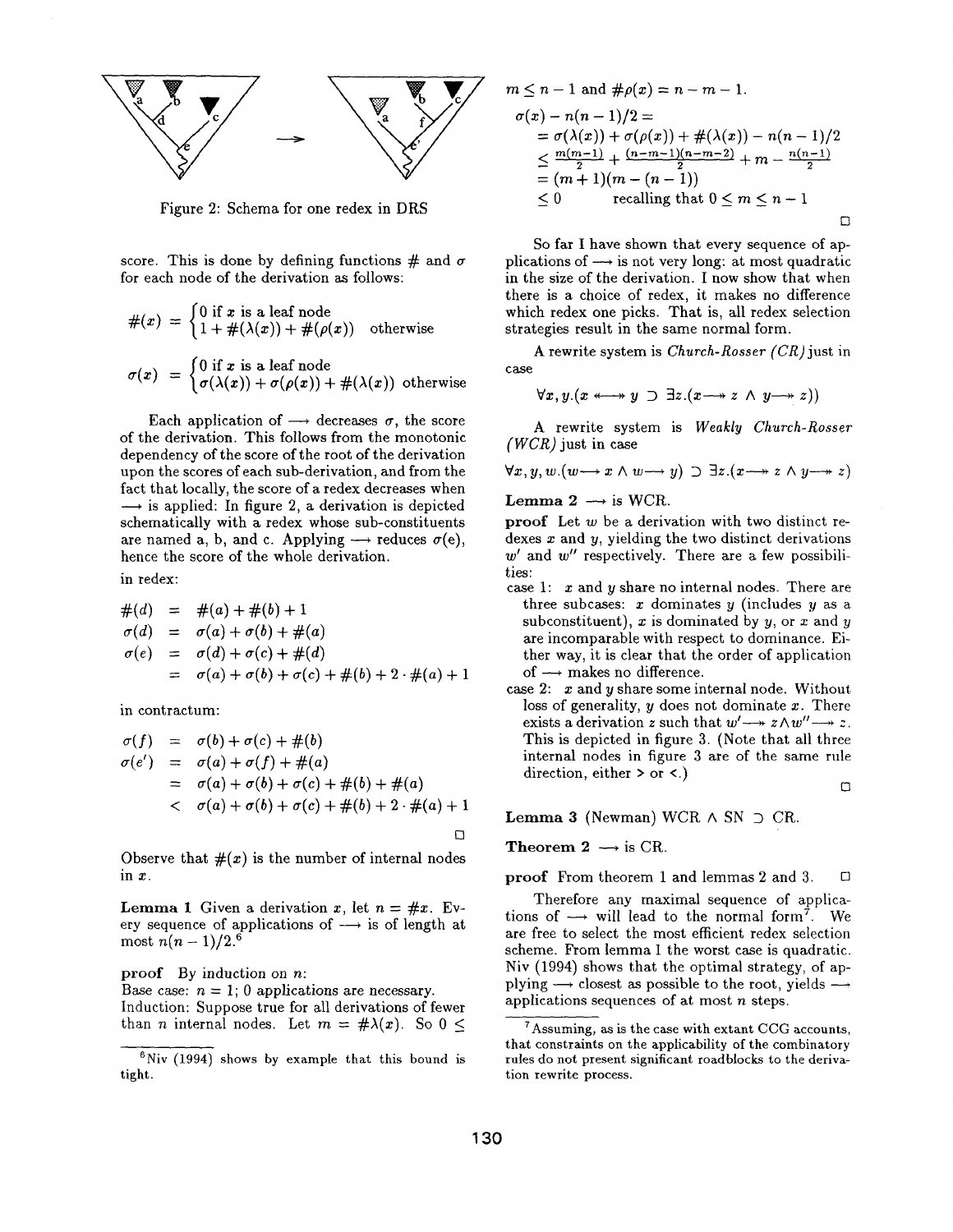

Arrows are annotated by the substrucure to which they are applied

Figure 3: Why  $\longrightarrow$  is weakly Church-Rosser

Note that all that was said in this section generalizes beyond CCG derivations to any associative algebra.

#### 6.2 Discussion

Given the rightmost subconstituent recovered using the normal form technique above, how should parsing proceed? Obviously, if the leftward looking category which precipitated the normal form computation is a modifier, i.e. of the form  $X \setminus X$ , then it ought to be combined with the recovered constituent in a form analogous to Chomsky adjunction. But what if this category is not of the form  $X \ X$ ? For example, should the parser compute the reanalysis in (10)?

(10)  
\n
$$
\frac{a/b - b/c}{a/c} > 1^{c/d - s\{(a/b)\}(b/d)}
$$
\n
$$
\frac{a/b - b/c - c/d}{b/d} > 1^{s\{(a/b)\}(b/d)}
$$
\n
$$
\frac{b/c - c/d}{s\{(a/b)\}} < 0
$$
\n
$$
\frac{s(a/b)}{s} < 0
$$

Ascribing the same non-garden-path status to the reanalysis in (10) that we do to (6) would constitute a very odd move: Before reanalysis, the derivation encoded the commitment that the /b of the first category is satisfied by the b of the b/c in the second category. This commitment is undone in the reanalysis. This is an undesirable property to have in a computational model of parsing commitment, as it renders certain revisions of commitments easier than others, without any empirical justification. Furthermore, given the possibility that the parser change its mind about what serves as argument to what, the interpreter must be able to cope with such non-monotonic updates to its view of the analysis so  $far$  -- this would surely complicate the design of the interpreter. $8$  Therefore, constituents on the right-frontier of a right-normal-form should only combine with 'endocentric' categories to their right. The precise definition of 'endocentric' depends on the semantic formalism used  $-$  it certainly includes post-head modifiers, and might also include coordination.

Stipulating that certain reanalyses are impossible immediately makes the parser 'incomplete' in the sense that it cannot find the analysis in (10). From the current perspective of identifying garden paths, this incompleteness is a desirable, even a necessary property. In (10), committing to the composition of  $a/b$  and  $b/c$  is tantamount to being led down the garden path. In a different sense, the current parser is complete: it finds all analyses if the Viable Analysis Criterion and the interpreter never discard any analyses.

## 7 Conclusion

The current proposal shifts some of the burden traditionally associated with the parser to other components of the human cognitive faculty: the interpreter resolves ambiguity, and an acquired skill removes 'garbage' analyses from the parser's mem- $\text{ory}$  -- solving the so-called spurious ambiguity problem, as well as effectively applying grammarglobal constraints traditionally computed by topdown techniques or grammar compilation. The resultant parser adheres to the desideratum that it be a generic search algorithm for the grammar formalism, provided the definition of CCG explicitly includes the notion of 'derivation' and explicates the truth-conditional equivalence relation. Such inclusions have indeed been proposed (Steedman 1990).

### Bibliography

- Aho, Alfred and S. C. Johnson. 1974. LR Parsing. *ACM Computing Surveys* 6(2):99-124.
- Altmann, Gerry T., Alan Garnham, and Judith A. Henstra. 1994. Effects of syntax in human sentence parsing: Evidence against a structurebased proposal mechanism. *Journal of Experimental Psychology: Learning, Memory and Cognition* 20(1):1-8.
- Dowty, David. 1988. Type Raising, Functional Composition, and Non-Constituent Conjunction. In Richard T. Oehrle, Emmon Bach, and

<sup>&</sup>lt;sup>8</sup>I am indebted to Henry Thompson for a discussion of monotonicity.